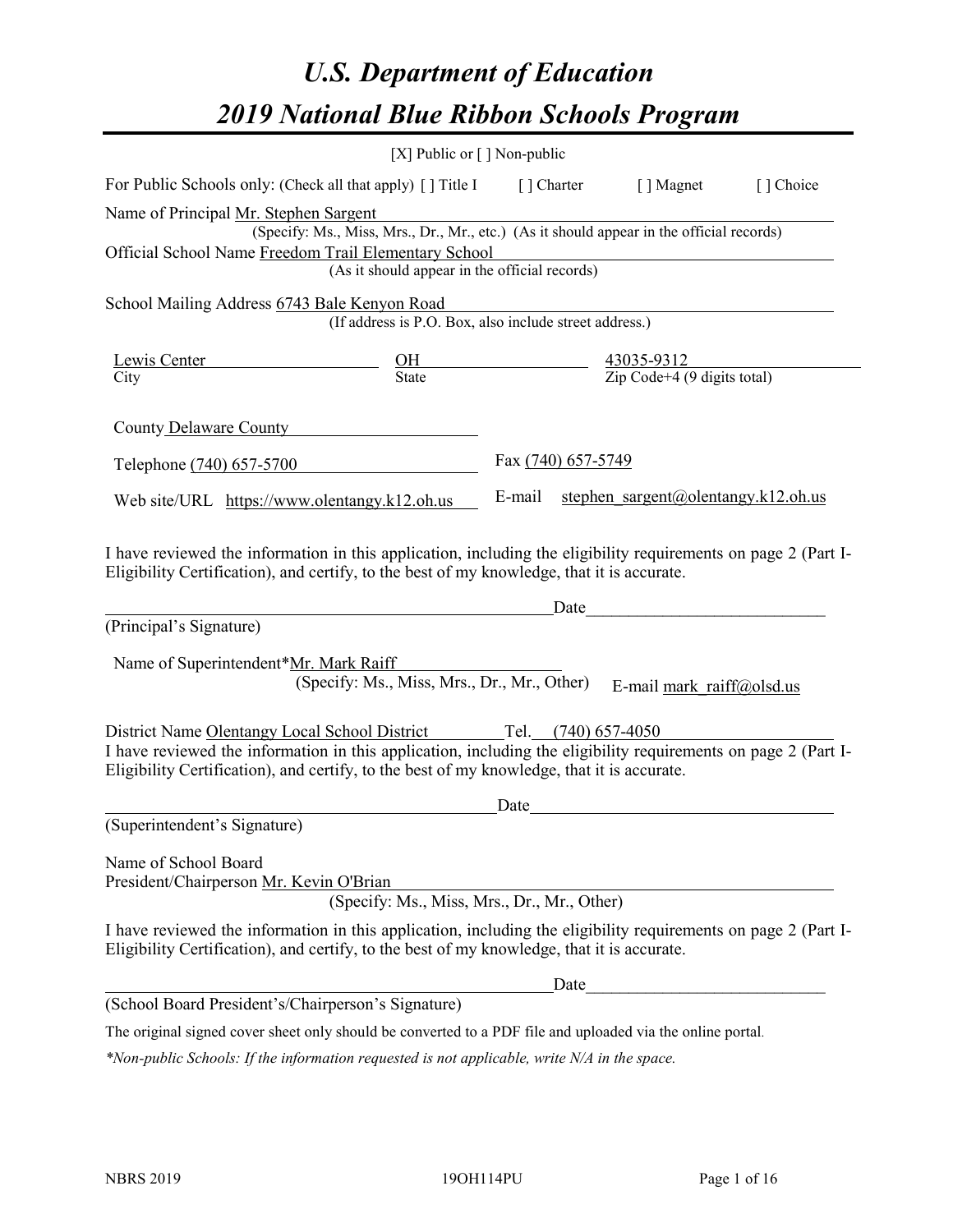The signatures on the first page of this application (cover page) certify that each of the statements below, concerning the school's eligibility and compliance with U.S. Department of Education and National Blue Ribbon Schools requirements, are true and correct.

1. All nominated public schools must meet the state's performance targets in reading (or English language arts) and mathematics and other academic indicators (i.e., attendance rate and graduation rate), for the all students group, including having participation rates of at least 95 percent using the most recent accountability results available for nomination.

2. To meet final eligibility, all nominated public schools must be certified by states prior to September 2019 in order to meet all eligibility requirements. Any status appeals must be resolved at least two weeks before the awards ceremony for the school to receive the award.

3. The school configuration includes one or more of grades K-12. Schools on the same campus with one principal, even a K-12 school, must apply as an entire school.

4. The school has been in existence for five full years, that is, from at least September 2013 and each tested grade must have been part of the school for the past three years.

5. The nominated school has not received the National Blue Ribbon Schools award in the past five years: 2014, 2015, 2016, 2017, or 2018.

6. The nominated school has no history of testing irregularities, nor have charges of irregularities been brought against the school at the time of nomination. If irregularities are later discovered and proven by the state, the U.S. Department of Education reserves the right to disqualify a school's application and/or rescind a school's award.

7. The nominated school has not been identified by the state as "persistently dangerous" within the last two years.

8. The nominated school or district is not refusing Office of Civil Rights (OCR) access to information necessary to investigate a civil rights complaint or to conduct a district-wide compliance review.

9. The OCR has not issued a violation letter of findings to the school district concluding that the nominated school or the district as a whole has violated one or more of the civil rights statutes. A violation letter of findings will not be considered outstanding if OCR has accepted a corrective action plan from the district to remedy the violation.

10. The U.S. Department of Justice does not have a pending suit alleging that the nominated school or the school district, as a whole, has violated one or more of the civil rights statutes or the Constitution's equal protection clause.

11. There are no findings of violations of the Individuals with Disabilities Education Act in a U.S. Department of Education monitoring report that apply to the school or school district in question; or if there are such findings, the state or district has corrected, or agreed to correct, the findings.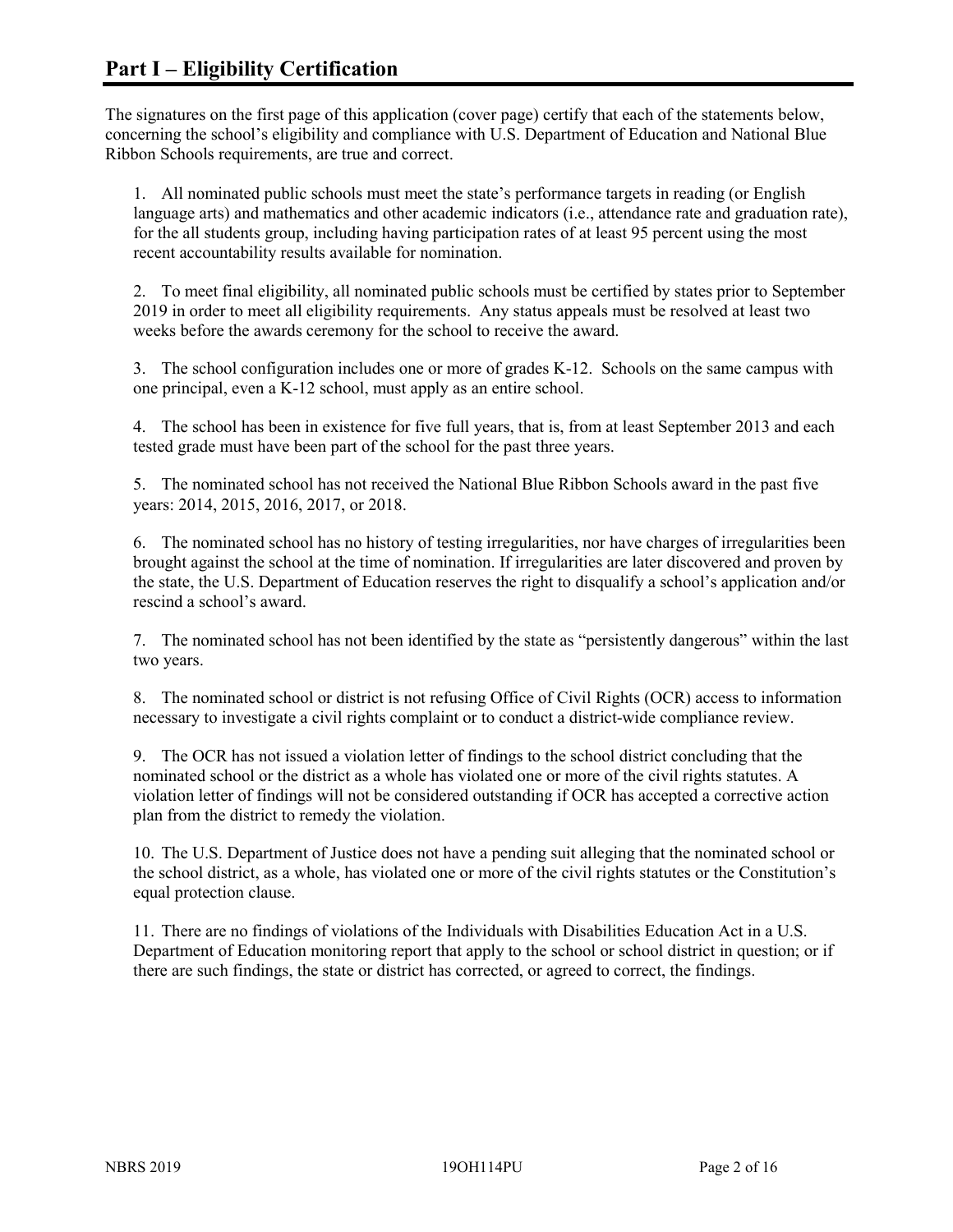#### **Data should be provided for the most recent school year (2018-2019) unless otherwise stated.**

# **DISTRICT**

| (per district designation): | Number of schools in the district | 15 Elementary schools (includes K-8)<br>5 Middle/Junior high schools |  |
|-----------------------------|-----------------------------------|----------------------------------------------------------------------|--|
|                             |                                   | 4 High schools                                                       |  |
|                             |                                   | $0 K-12$ schools                                                     |  |

24 TOTAL

**SCHOOL** (To be completed by all schools)

2. Category that best describes the area where the school is located:

[] Urban or large central city [X] Suburban [] Rural or small city/town

3. Number of students as of October 1, 2018 enrolled at each grade level or its equivalent in applying school:

| Grade                           | # of         | # of Females | <b>Grade Total</b> |  |
|---------------------------------|--------------|--------------|--------------------|--|
|                                 | <b>Males</b> |              |                    |  |
| <b>PreK</b>                     | 0            | $\theta$     | 0                  |  |
| $\mathbf K$                     | 40           | 33           | 73                 |  |
| 1                               | 49           | 42           | 91                 |  |
| 2                               | 58           | 61           | 119                |  |
| 3                               | 43           | 61           | 104                |  |
| $\overline{\mathbf{4}}$         | 63           | 64           | 127                |  |
| 5                               | 69           | 49           | 118                |  |
| 6                               | 0            | $\theta$     | 0                  |  |
| 7                               | 0            | $\theta$     | 0                  |  |
| 8                               | 0            | 0            | 0                  |  |
| 9                               | 0            | 0            | 0                  |  |
| 10                              | 0            | 0            | 0                  |  |
| 11                              | $\theta$     | 0            | 0                  |  |
| 12 or higher                    | 0            | 0            | 0                  |  |
| <b>Total</b><br><b>Students</b> | 322          | 310          | 632                |  |

\*Schools that house PreK programs should count preschool students **only** if the school administration is responsible for the program.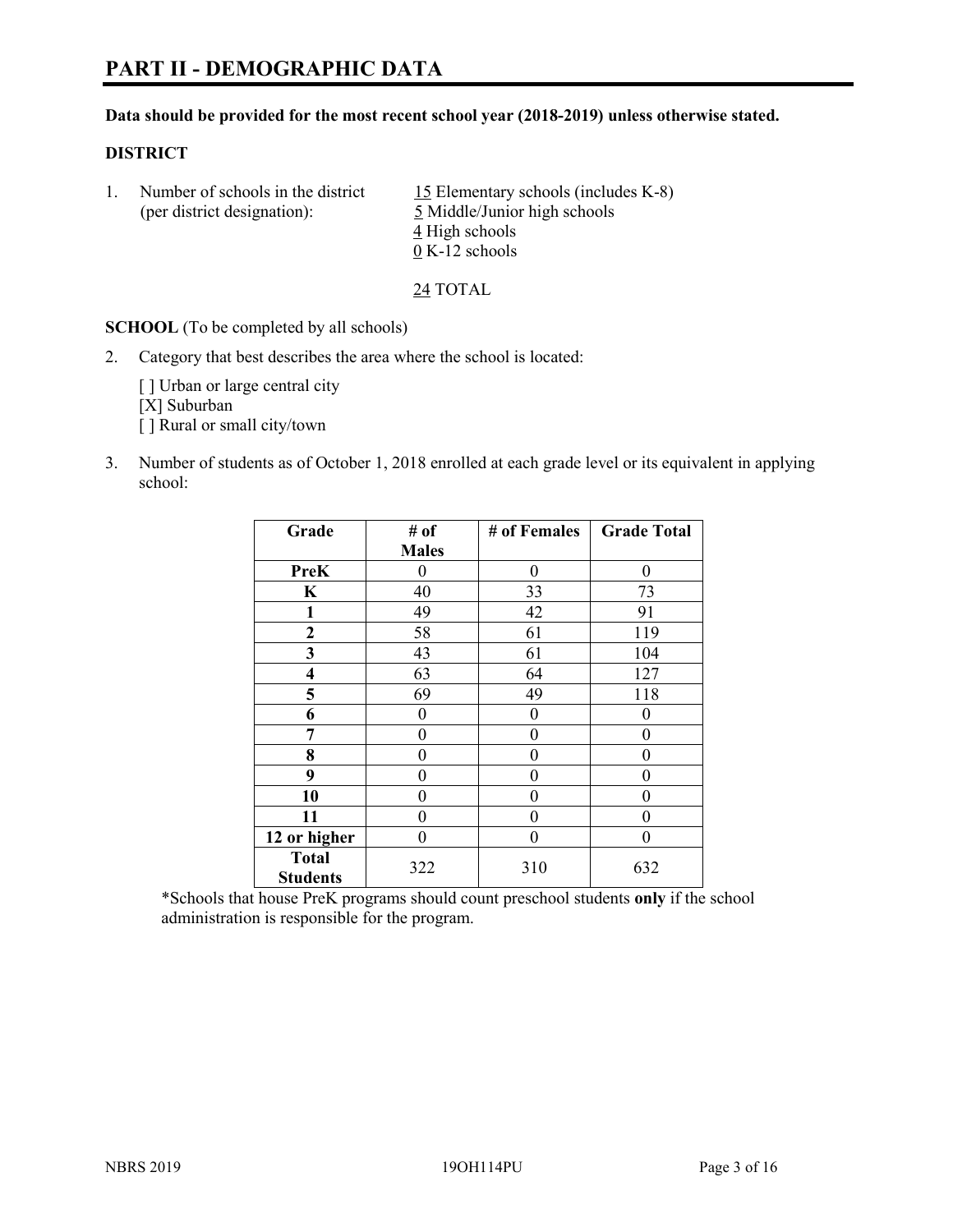the school (if unknown, estimate): 13 % Asian

4. Racial/ethnic composition of  $1\%$  American Indian or Alaska Native 4 % Black or African American 1 % Hispanic or Latino 0 % Native Hawaiian or Other Pacific Islander 76 % White 5 % Two or more races **100 % Total**

(Only these seven standard categories should be used to report the racial/ethnic composition of your school. The Final Guidance on Maintaining, Collecting, and Reporting Racial and Ethnic Data to the U.S. Department of Education published in the October 19, 2007 *Federal Register* provides definitions for each of the seven categories.)

5. Student turnover, or mobility rate, during the 2017 – 2018 school year: 4%

If the mobility rate is above 15%, please explain.

This rate should be calculated using the grid below. The answer to (6) is the mobility rate.

| <b>Steps For Determining Mobility Rate</b>    | Answer |
|-----------------------------------------------|--------|
| (1) Number of students who transferred to     |        |
| the school after October 1, 2017 until the    | 17     |
| end of the 2017-2018 school year              |        |
| (2) Number of students who transferred        |        |
| from the school after October 1, 2017 until   | 9      |
| the end of the 2017-2018 school year          |        |
| (3) Total of all transferred students [sum of | 26     |
| rows $(1)$ and $(2)$ ]                        |        |
| (4) Total number of students in the school as |        |
| of October 1, 2017                            | 618    |
| $(5)$ Total transferred students in row $(3)$ |        |
| divided by total students in row (4)          | 0.04   |
| $(6)$ Amount in row $(5)$ multiplied by 100   |        |

6. English Language Learners (ELL) in the school:  $3\%$ 

22 Total number ELL

Specify each non-English language represented in the school (separate languages by commas): African Dialect, Arabic, Bengali, Chinese, Farsi, Japanese, Mandarin, Russian, Tamil, Telugu, Turkish, Vietnamese

7. Students eligible for free/reduced-priced meals:  $5\%$ Total number students who qualify: 30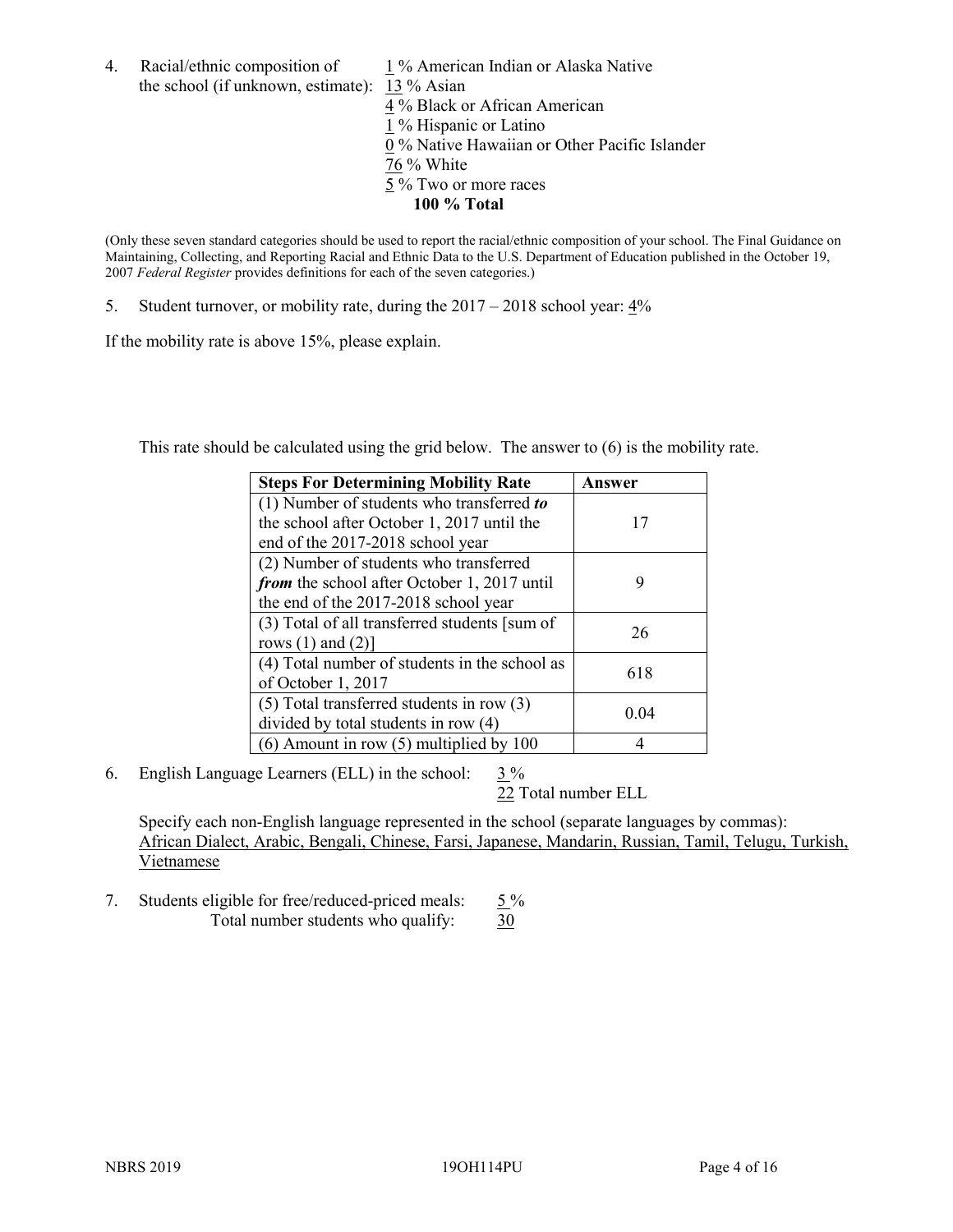86 Total number of students served

Indicate below the number of students with disabilities according to conditions designated in the Individuals with Disabilities Education Act. Do not add additional conditions. It is possible that students may be classified in more than one condition.

| 10 Autism                 | 0 Multiple Disabilities                 |
|---------------------------|-----------------------------------------|
| 0 Deafness                | 0 Orthopedic Impairment                 |
| 0 Deaf-Blindness          | 34 Other Health Impaired                |
| 0 Developmental Delay     | 23 Specific Learning Disability         |
| 0 Emotional Disturbance   | 16 Speech or Language Impairment        |
| 0 Hearing Impairment      | 0 Traumatic Brain Injury                |
| 2 Intellectual Disability | 1 Visual Impairment Including Blindness |

- 9. Number of years the principal has been in her/his position at this school:  $10$
- 10. Use Full-Time Equivalents (FTEs), rounded to nearest whole numeral, to indicate the number of school staff in each of the categories below:

|                                                                                                                                                                                                                              | <b>Number of Staff</b> |
|------------------------------------------------------------------------------------------------------------------------------------------------------------------------------------------------------------------------------|------------------------|
| Administrators                                                                                                                                                                                                               | 2                      |
| Classroom teachers including those<br>teaching high school specialty<br>subjects, e.g., third grade teacher,<br>history teacher, algebra teacher.                                                                            | 28                     |
| Resource teachers/specialists/coaches<br>e.g., reading specialist, science coach,<br>special education teacher, technology<br>specialist, art teacher, etc.                                                                  | 6                      |
| Paraprofessionals under the<br>supervision of a professional<br>supporting single, group, or classroom<br>students.                                                                                                          | 10                     |
| Student support personnel<br>e.g., school counselors, behavior<br>interventionists, mental/physical<br>health service providers,<br>psychologists, family engagement<br>liaisons, career/college attainment<br>coaches, etc. | 2                      |

11. Average student-classroom teacher ratio, that is, the number of students in the school divided by the FTE of classroom teachers, e.g.,  $22:1$  21:1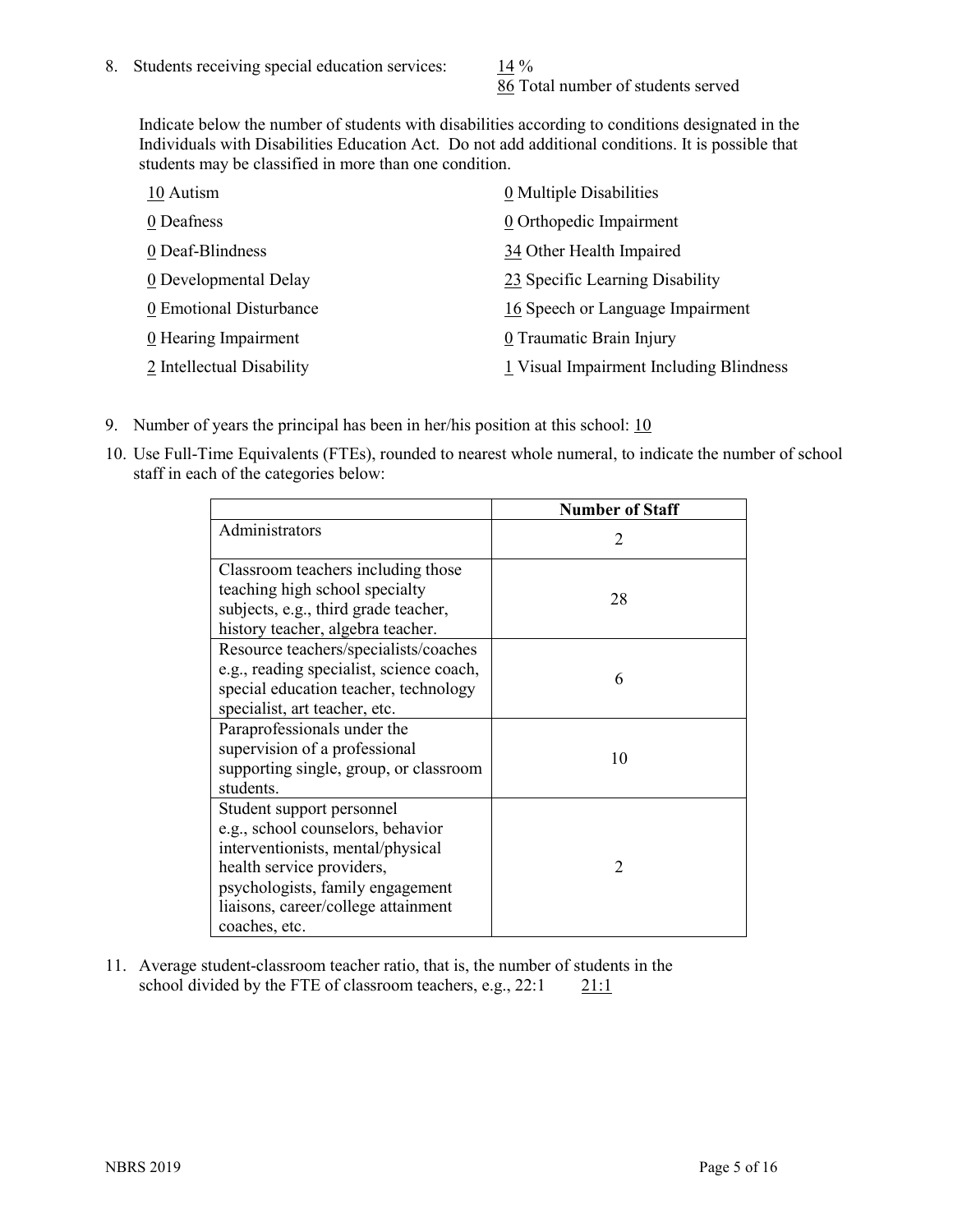12. Show daily student attendance rates. Only high schools need to supply yearly graduation rates.

| <b>Required Information</b> | 2017-2018 | 2016-2017 | 2015-2016 | 2014-2015 | 2013-2014 |
|-----------------------------|-----------|-----------|-----------|-----------|-----------|
| Daily student attendance    | 95%       | 97%       | 97%       | 97%       | $97\%$    |
| High school graduation rate | $0\%$     | $0\%$     | $0\%$     | $9\%$     | $0\%$     |

#### 13. **For high schools only, that is, schools ending in grade 12 or higher.**

Show percentages to indicate the post-secondary status of students who graduated in Spring 2018.

| <b>Post-Secondary Status</b>                  |           |
|-----------------------------------------------|-----------|
| Graduating class size                         |           |
| Enrolled in a 4-year college or university    | $0\%$     |
| Enrolled in a community college               | 0%        |
| Enrolled in career/technical training program | $0\%$     |
| Found employment                              | 0%        |
| Joined the military or other public service   | 0%        |
| Other                                         | በዓ $\sim$ |

14. Indicate whether your school has previously received a National Blue Ribbon Schools award. Yes No X

If yes, select the year in which your school received the award.

15. In a couple of sentences, provide the school's mission or vision statement.

To facilitate maximum learning for every student.

16. **For public schools only**, if the school is a magnet, charter, or choice school, explain how students are chosen to attend.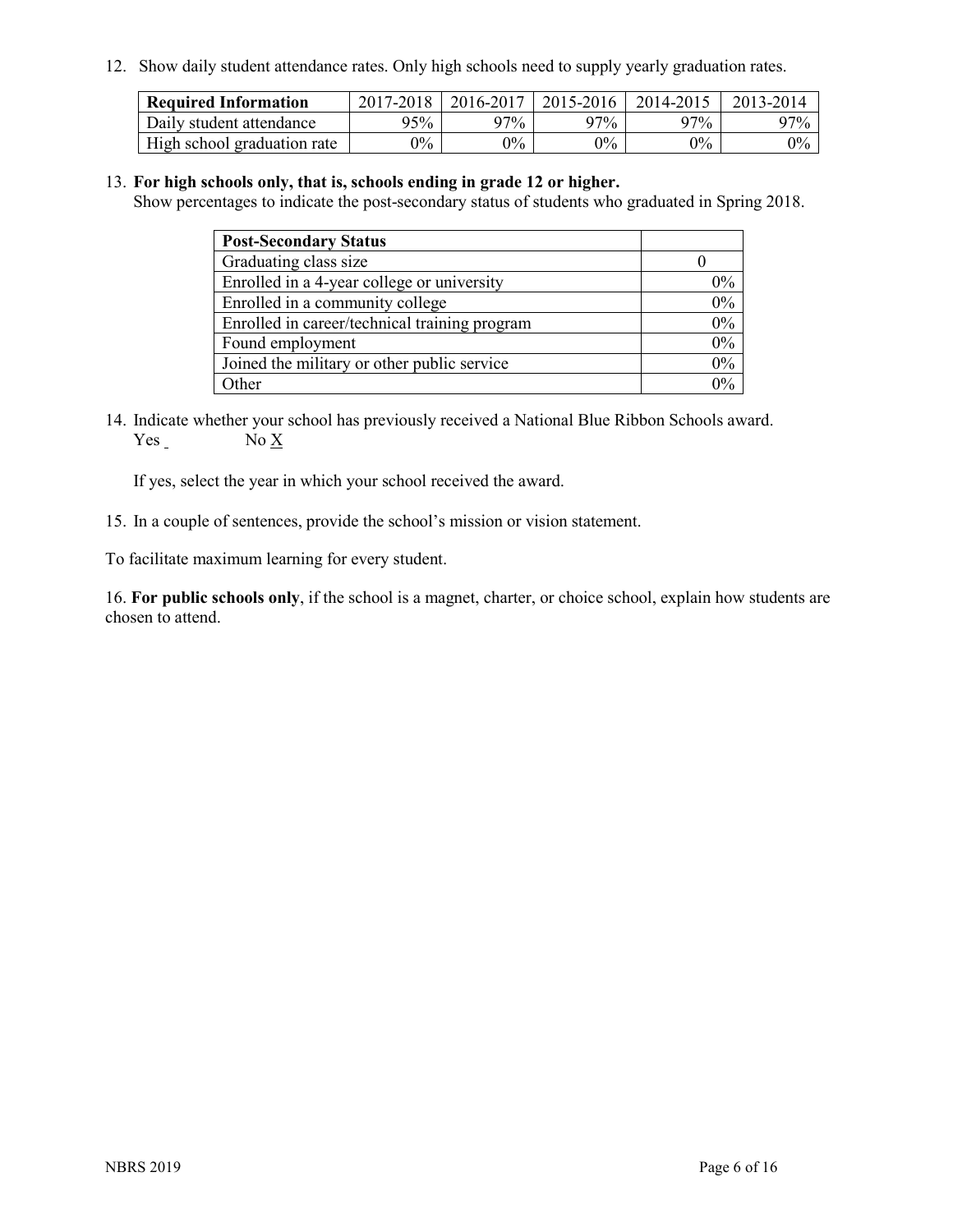# **PART III – SUMMARY**

Freedom Trail Elementary is a K-5 elementary school serving a population of 639 students. Freedom Trail is one of 15 elementary schools in the Olentangy Local School District located in Central Ohio. Our district is comprised of 21,602 enrolled students (not including Pre-K) and is one of the fastest-growing districts in the state. In 1990, Olentangy High School opened on Lewis Center Road for students in grades 9-12. Since 1990, the district has experienced a tremendous increase in student enrollment and has grown to a total of 24 schools which includes 15 elementary schools, five middle schools and a four high schools. Freedom Trail serves a diverse population, including a wide range of cultures and languages with 4.7% of students eligible for free and reduced lunch. Our building supports two Specialized Learning Centers (SLCs) and Freedom Trail serves 82 students with a wide range of disabilities. The gifted student population comprises 37% of the student body representing all academic areas, including the arts. As a young school, we have recently celebrated our 10 year anniversary. Freedom Trail has a unique history, named after a trail that was part of the Underground Railroad.

Freedom Trail participates in traditions that are student centered with the intent of building relationships between students, staff, and parents. Building-wide traditions, including a school sing-along, Enrichment Day, and Field Day, create the opportunity to develop shared experiences for teachers, staff, students, and parents. Traditions have been cultivated within grade level teams. The first grade teachers oversee Camp Skeeter, offering a camp-like experience. Third grade students enjoy an annual pioneer day, allowing them to experience a step back in time. Fifth grade students are celebrated with a last day of school "Clap Out" sending them off with a round of applause, and each fifth grade class is recognized with a plaque in the school lobby.

The mission of Olentangy Local Schools is to "facilitate maximum learning for every student" and Freedom Trail works hard to enact upon that mission daily. Among the strategies employed, differentiated math and language arts instruction occurs at all grade levels to fulfill the district mission. Components of daily instruction include learning stations, small group guided lessons, and technology. Students participate in flexible grouping based on formative assessments, teacher input, and data analysis. Students receive personalized instruction from intervention and gifted intervention specialists throughout the day. The Building Leadership Team, in collaboration with building and district administrators, strives to deliver research based professional development that addresses student, building, and district Improvement Plans. Our literacy support teacher meets regularly with teachers to dialogue about student data using the information gleaned to design meaningful literacy instruction. The Five Pillars of Literacy (from the National Reading Panel 2000) is used as the foundation for the research and background knowledge needed to make informed instructional decisions. For the past three years, many teachers have participated in an action research group, studying three students from various subgroups and grade levels, to determine the effectiveness of the Benchmark Assessment System (BAS). The BAS assesses through conversation and higher level thinking paired with active decoding. Likewise, our gifted intervention specialist meets with teachers on a regular basis to share strategies, based on the works of Making Thinking Visible by Ron Ritchhart and research of Ian Byrd. The staff believes in the philosophy of "low floors and high ceilings", whereby all students can begin learning and then work at their own level of engagement.

Students are encouraged to develop their full potential through purposeful physical, social and emotional experiences. Mindfulness and self-regulation are encouraged through relaxing activities including yoga and meditation. Throughout the building, "Brain Breaks" are posted on the walls, providing strategies for students to take a moment to physically move, breathe, or center themselves. Running Club is available for students to promote wellness and physical fitness. The guidance counselor is available for students' emotional needs, meeting with classes bi-monthly to talk about self-image and positive peer relationships. Small groups are also utilized to provide additional support in topics such as divorce, illnesses and grief.

In a global society, staff recognizes the importance of preparing students for a culturally diverse world. Varied cultures are explored in classrooms and in the related arts. Music curriculum focuses on traditional and modern songs sourced from around the globe. Art instruction incorporates a diverse range of artists from many cultures and backgrounds. Students in grades 2-5 may elect to participate in the Diversity Book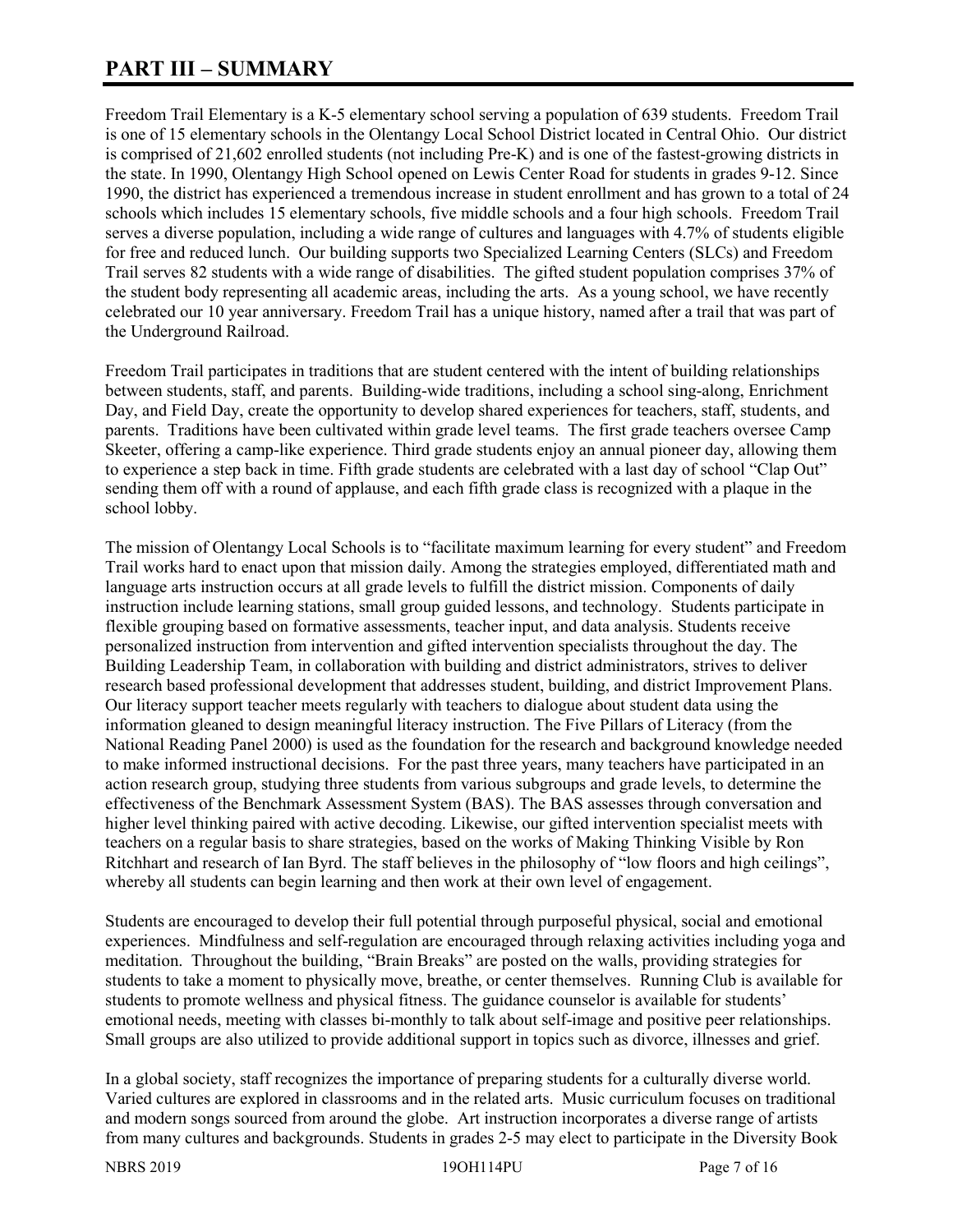Club which meets monthly to explore children's literature, spotlighting cultures to increase understanding and empathy. Our media specialist is a knowledgeable resource for delivering culturally diverse texts for students and staff. During our Veterans' Day celebration, we recognize and honor our military in a school wide assembly.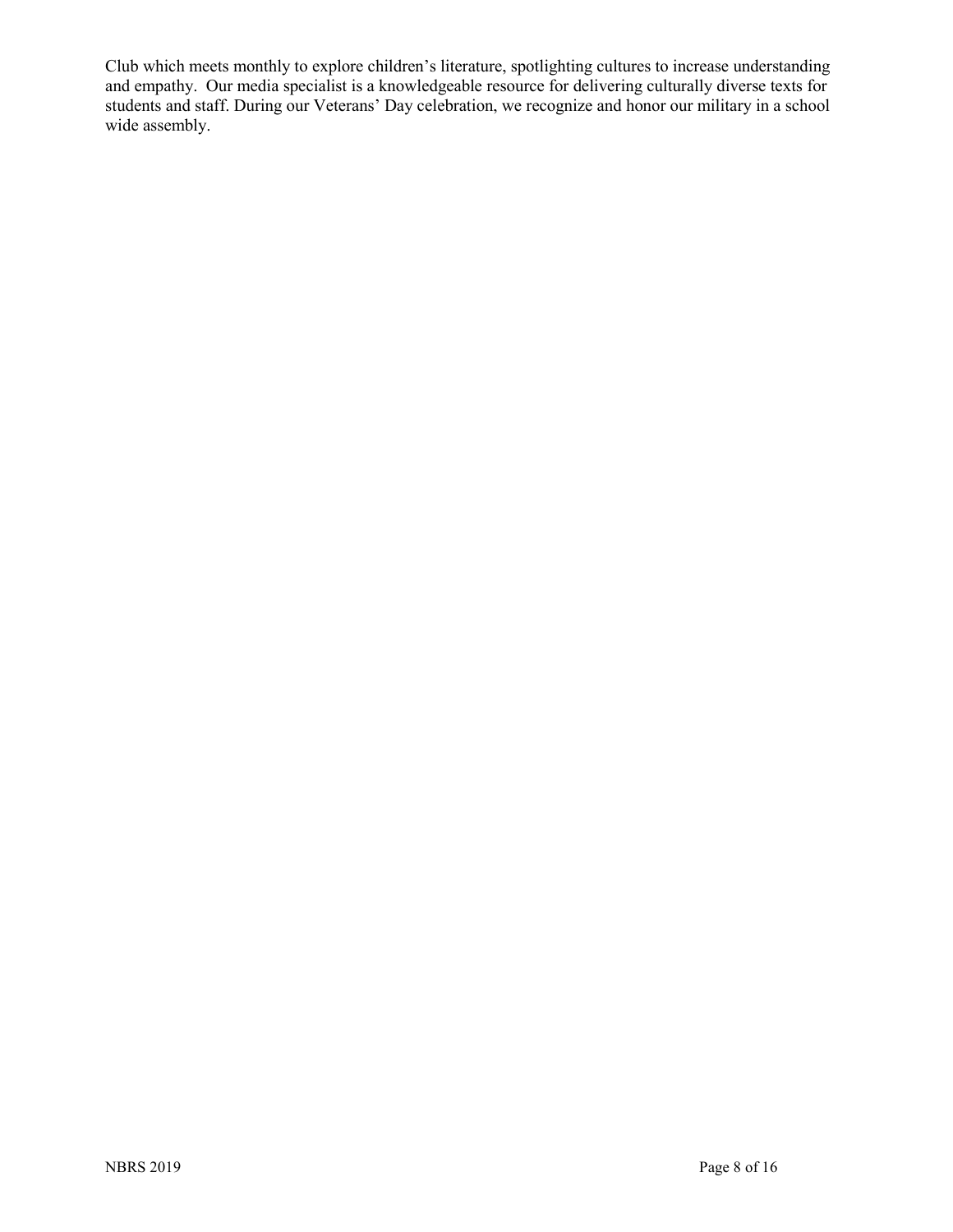# **1. Core Curriculum:**

# **1a. Reading/English language arts:**

Olentangy Local School District supports a balanced literacy approach and utilizes a Literacy Framework for staff reference. In addition, Freedom Trail has focused on the Five Pillars of Literacy Instruction, based on research from the National Reading Panel. Teachers utilize this knowledge to design an effective and research-based language arts block to ensure a strong foundation of literacy skills. With a wide variety of challenging print-rich materials available at all reading levels, teachers employ research-based methods, such as Lucy Calkins' Reading and Writing Project, to support student learning. This allows a shift from teacher to student-driven instruction, and provides opportunities for practice and application of skill-based lessons. Collaborative techniques and inquiry are embedded into science and social studies content standards.

Literacy skills are assessed three times a year using a universal screener (AIMSweb) and a developmental reading assessment (Fountas and Pinnell Benchmark Assessment) to gain further insight into students' progress. Differentiated instruction is then designed and delivered by staff. Instruction is presented in whole group, small group, or individually to meet the learner at their level. Student progress is monitored weekly or bi-weekly to determine progress; instructional adjustments are strategically made using the information gleaned.

Based on information gleaned from kindergarten screening, insight is gained on the varied skill levels that students possess. As research states, upon entering kindergarten, students need solid academic skills in reading and math. In addition, students are assessed using AIMSweb, identifying at risk students who did not meet an established criterion. A reading improvement and monitoring plan (RIMP) is created and implemented allowing for extra literacy support to students in grades K-3 and the use of the resource Core 5 Lexia to target skill gaps. Providing interventions and collaborating across grade levels allows for the instructional adjustments necessary to maximize learning for all students.

#### **1b. Mathematics:**

Conceptual understanding of mathematics is critical to students' learning and is essential to the application of these concepts. Freedom Trail Elementary teachers use the common core math curriculum, other resources and tools to support understanding. AIMSweb is used to assess computation and the application of mathematical concepts to identify at risk students. Teachers use data, formative assessments and flexible student grouping to provide each student an individualized path to access curriculum at his or her own pace. Differentiation opportunities occur at all levels. Intervention specialists and classroom teachers facilitate a co-taught math class which consists of students with IEPs and struggling math students. Similarly, the gifted intervention specialist serves the gifted learners in collaboration with classroom teachers. Within all classrooms, teachers differentiate through the use of flexible grouping and with the assistance of technology. Teachers are continually building and monitoring conceptual understanding using guided math groups and resources, such as ST Math. Our ultimate goal is to aid students in their ability to transfer mathematical skills to real world situations.

#### **1c. Science:**

Science and social studies content areas utilize similar strategies. Students collaborate with their classmates on open ended activities, affording students opportunities to participate in experiences with a low ceiling and high floor. Valuing multiple perspectives while working towards a common goal increases knowledge of the world and self. Nonfiction text and multimedia resources are utilized to introduce concepts and key vocabulary. Students are encouraged to explore and extend their learning in areas of interest based on content standards.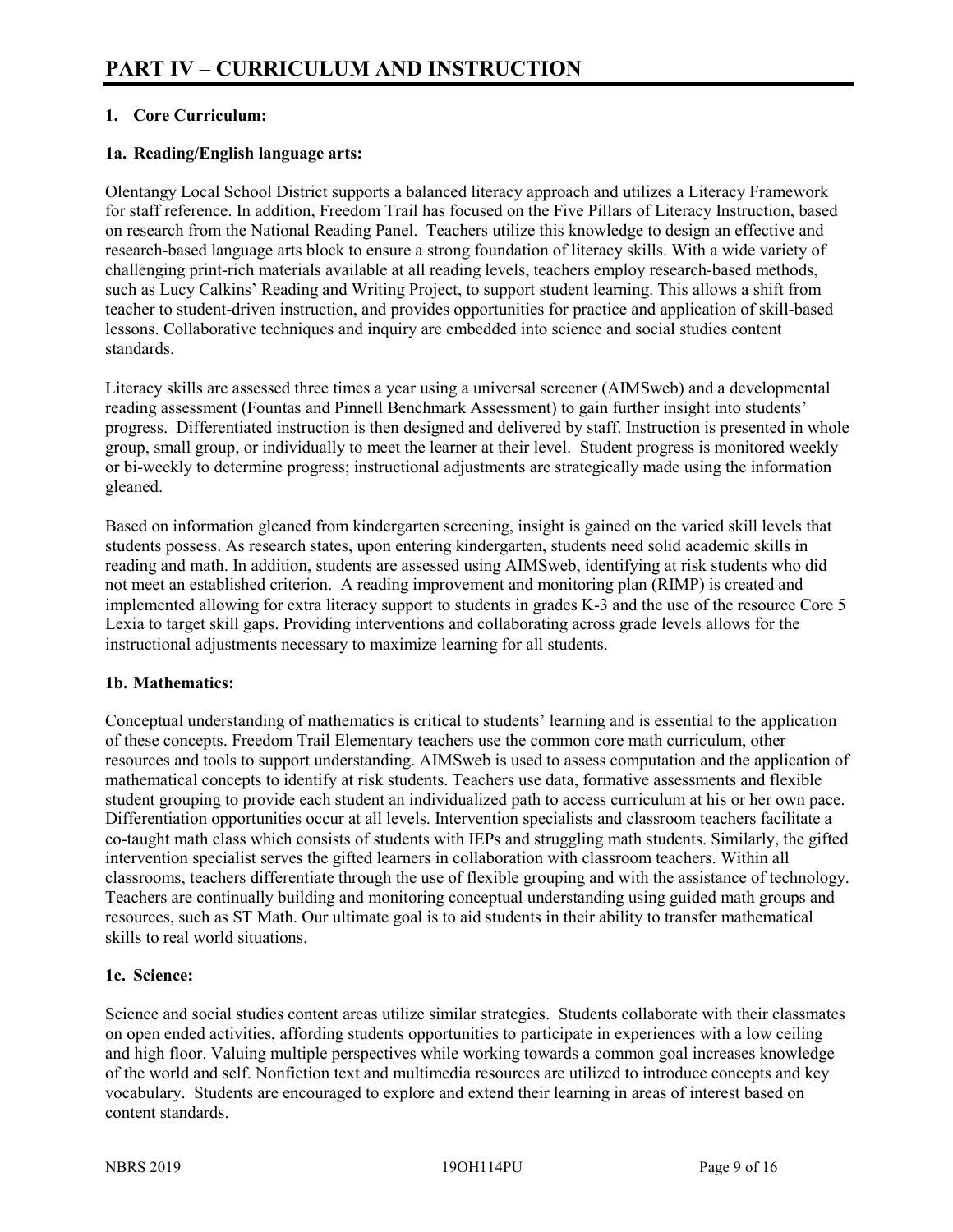During science lessons, students are immersed in hands-on investigations and experiments to deepen their understanding. These activities are designed to provide the opportunity to use the design process and scientific inquiry to solve problems. The Discovery Education Science Techbook provides model lessons using the 5E Instructional Model. Inquiry based learning experience allows for the differentiation of science content; lessons can be assigned as either a reteaching or an enrichment opportunity. The goal is to aid students in their ability to understand the world around them using questions and observations to communicate scientific thinking by encouraging them to think scientifically and to become participants rather than observers.

#### **1d. Social studies/history/civic learning and engagement**

Social studies instruction focuses on aiding students in the development of their ability to make informed decisions as citizens of a culturally diverse and interdependent world. Civic competences are addressed as students learn their role in the community, nation, and world. Freedom Trail participates in a variety of activities to support social awareness. Activities range from honoring and recognizing Veterans and military personnel in a schoolwide assembly and collecting and donating items to deployed soldiers. Another focus includes recycling paper and plastic; celebrating autism and Down Syndrome awareness through student led speeches and spirit days. After reading A Long Walk to Water, students led a school wide initiative to raise money to build wells in South Sudan. In addition, using NEWSELA and current events, students are exposed to multiple viewpoints. Through discussion, students explore essential questions and formulate new knowledge. The understanding of geography is utilized in understanding the impact of human interactions with the world. The rights and responsibilities of citizenship are studied and correlated with the Freedom Trail Pledge and awards. All of these activities have a positive impact on our community and world.

# **1e. For secondary schools:**

# **1f. For schools that offer preschool for three- and four-year old students:**

# **2. Other Curriculum Areas:**

Our District mission is to "facilitate maximum learning for every student" and at Freedom Trail Elementary students have access to many curricular and extracurricular activities to enhance their learning.

All students, K-5, receive 50 minutes of related arts instruction (art, music, physical education, library, and guidance) each day. Freedom Trail operates on a five day arts rotation schedule; students do not miss instruction in these areas if they miss a school day due to holidays or inclement weather.

Each related arts content area has a grade level designed to provide extra enrichment. In first grade, students receive an extra art class every week. Art instruction is provided by a certified instructor at all grade levels. Media covered during this coursework includes, but is not limited to, painting, drawing, ceramics, sculpture, collage, and printing. Content is based upon the State of Ohio Standards for Art Education and our art instructors frequently collaborate with instructors throughout the building to integrate content learning with art. Every spring, an interactive Art Show showcases pieces created by every student in the building. Student- led art stations throughout the building place intermediate students in a leadership role, helping students and families create art together.

Freedom Trail's music department has a focus on the Orff-Schulwerk approach to music making. Music education philosophy centers around student choice, creativity, improvisation, and movement. Students present grade level performances at grades 1, 3, and 5, showcasing musical choices in a performance for the school community and parents. Fourth and Fifth grade students have the option to participate in a before school strings program. In addition, fifth grade students can elect to learn a band instrument; instruction occurs weekly during the school day. Over one hundred 4th and 5th grade students elect to participate in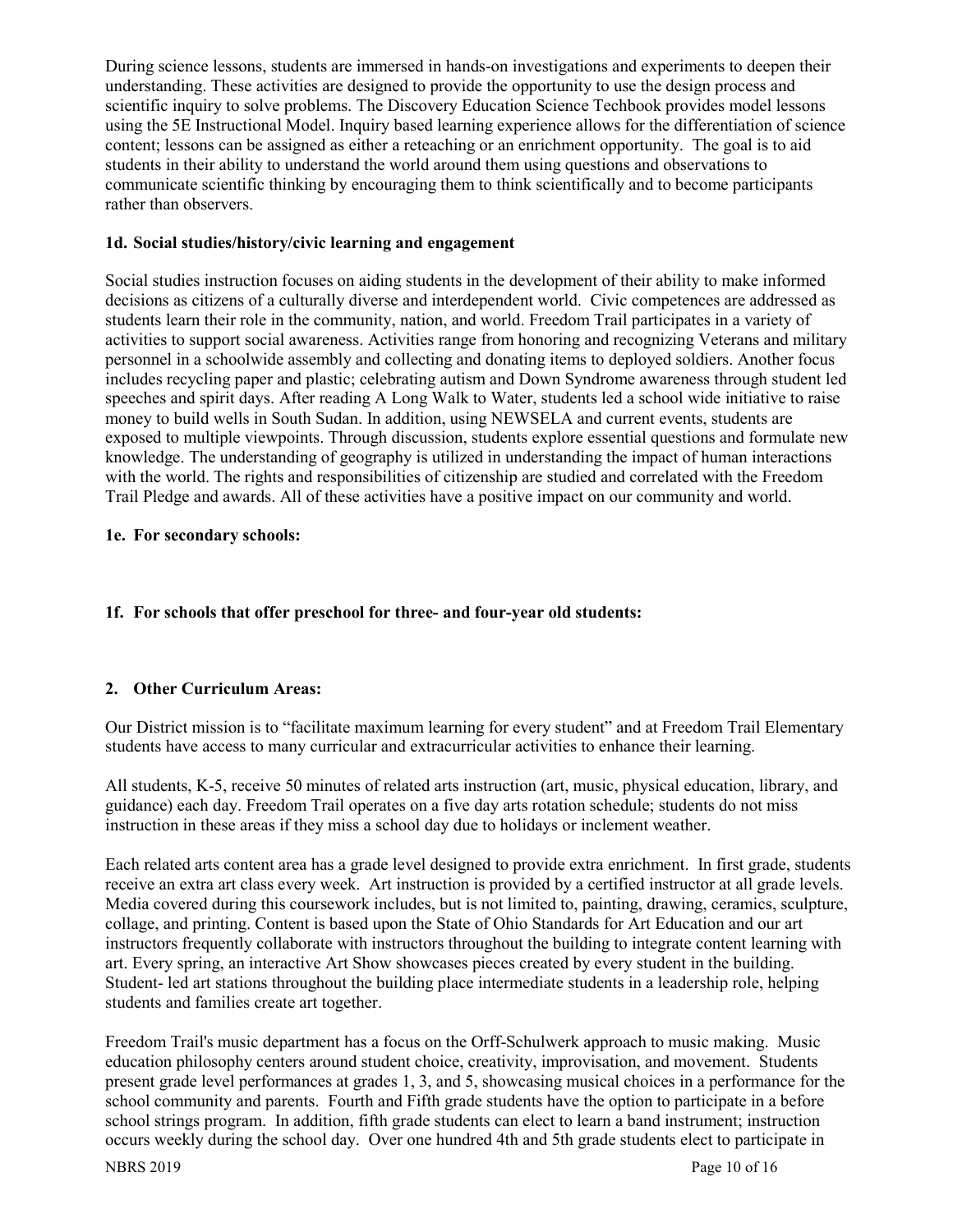choir which meets once a week for 50 minutes before school. Music ensembles perform a spring concert for the school community and parents.

Students receive Physical Education instruction once per week in grades K,1, 3, and 4; instruction occurs twice per week in grades two and five. Skills, such as ball handling and running, are practiced in collaborative activities and games, promoting personal growth and teamwork. Activities are designed by our physical education instructor. The ODE Physical Education benchmark assessments are administered in 2nd and 5th grade and reported to the State of Ohio.

Running Club is also available to students in the 3rd, 4th and 5th grade; many of our students take advantage of this opportunity. Students meet twice a week to run, focusing on fitness and friendship. A Fun Run and 5K is hosted; students and families are welcome to participate. Yoga class is also offered on Mondays after school as a means to strengthen and destress.

Field Day in the spring provides yet another enrichment opportunity for our students in the area of physical education. Students rotate through many stations designed to encourage a healthy and active lifestyle including, taekwondo, soccer and golf. Community leaders in fitness and education are invited to participate; students from the high school soccer and football teams also assist.

Freedom Trail participates in Hoops for Hearts, a fundraiser for the American Heart Association. A partnership with the Columbus Blue Jackets has been established to provide hockey education to students. Both of these events promote a healthy lifestyle through movement.

Students have access to the media center throughout the school day. Students visit the media center as a part of the daily arts schedule, receiving lessons on navigating the library, research techniques, digital media practices, and A/V production. Lessons are aligned with Ohio media standards. Collaboration between classroom teachers and arts instructors enriches student learning, encouraging the pursuit of student interests.

Our guidance counselor is an integral member of the related arts team; guidance instruction is provided to students during the 5- day arts rotation schedule. Creating a strong self-image and developing positive ways to interact with peers is a key component of the guidance program. Lessons focus on recognizing and managing emotions, and strategies are identified that allow students to have productive and healthy relationships in and out of school. Freedom Trail strives to support students as they emerge into productive and responsible members of society.

Lastly, Freedom Trail Elementary offers a Community Garden. Students from each class are selected by teachers to help with the maintenance of the garden space. Responsibilities include weeding, watering, planting, mulching, and tending to the vegetables, fruits, herbs, and flowers. Students benefit from participating in the cultivation of the crops and assume ownership of the produce. A unique understanding of the process of cultivation is developed. Students gain a valuable perspective, appreciating the work of farmers all over the world.

#### **3. Special Populations:**

Research based teaching methods are the foundation of instruction at Freedom Trail Elementary. Instructional strategies and interventions are consistently reviewed to ensure that the needs of all students are being met. Grade level teams meet weekly to discuss student progress and brainstorm strategies for differentiating instruction in specific curricular areas. With a large number of students identified as gifted, our gifted intervention specialist participates in team meetings, providing professional development to staff to meet the needs of all students. Freedom Trail also has two specialized learning centers that service students on IEPs. The goal of this program to have students participate in learning with their same age peers for the majority of the school day.

NBRS 2019 Page 11 of 16 Grade level team meetings include classroom teachers, intervention specialists, gifted specialist, school counselor, literacy support and building principal. These meetings focus on student progress and begin by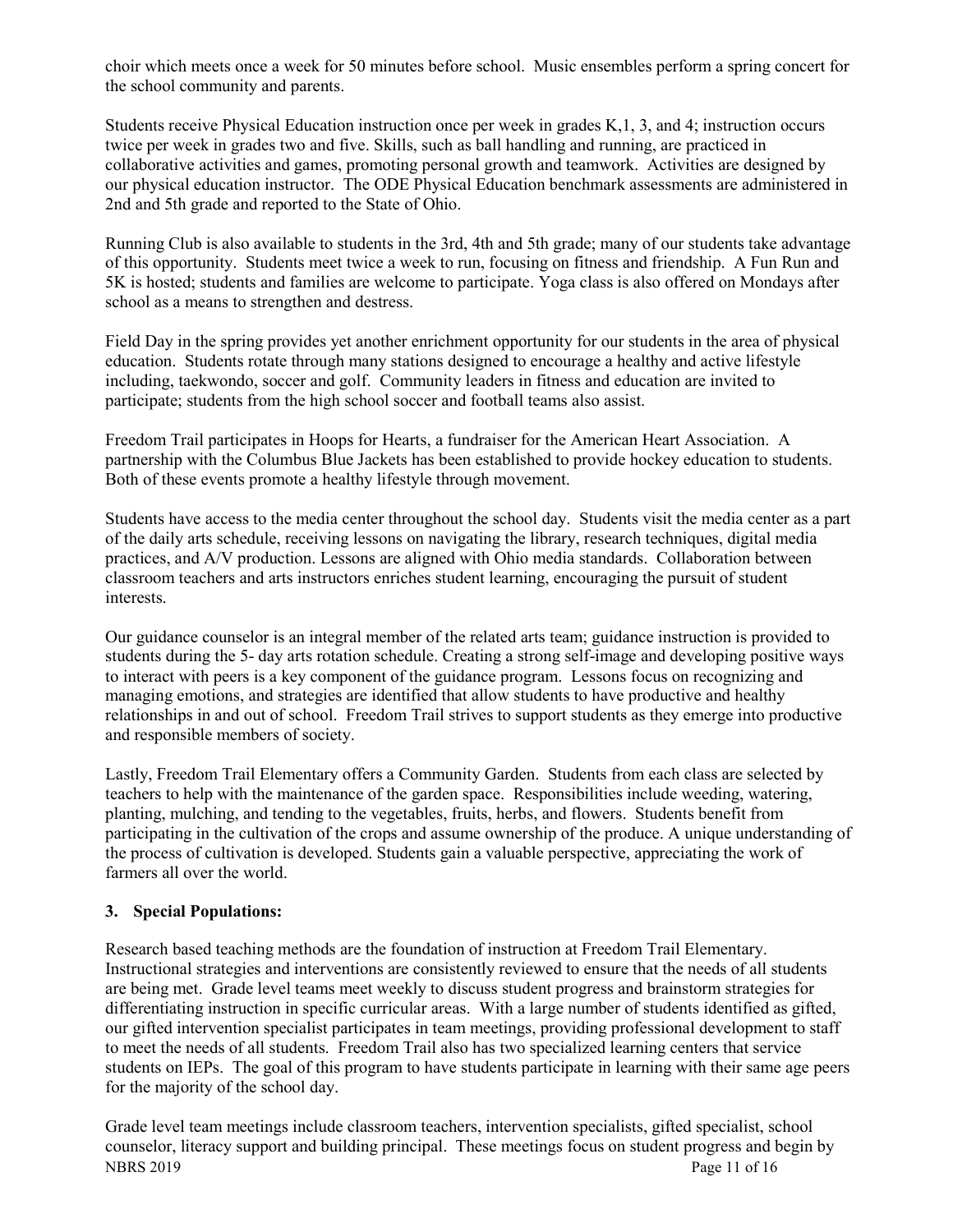examining data. Freedom Trail administers AIMSweb, InView, Terra Nova, Ohio State Tests, Fountas and Pinnell Benchmark Assessment System along with formative and summative classroom assessments. InView, Terra Nova, and Ohio State Tests are compiled into a projection for each student by our district statistician. Projections assist teachers in making instructional decisions for individual and groups of students. Classroom assessments and Fountas and Pinnell Benchmark data are utilized to guide instruction. Time is dedicated in the daily schedule as an I/E block (intervention and enrichment), allowing teachers and students additional opportunities for differentiation.

Freedom Trail Elementary utilizes the Response to Intervention (RTI) framework. Grade level teams monitor the progress of all students through AIMSweb Universal Screener, classwork/class performance, classroom assessments, and progress monitoring. The Student Data Team meets to discuss concerns that an individual student's needs are not being met after differentiation of instruction. The team is comprised of a classroom teacher, literacy support teacher, school counselor, intervention specialist and/or gifted intervention specialist, school psychologist, school principal and the student's parents/guardians. A student monitoring plan is established, and data is collected for a 6-8 week span. After analyzing data, a decision is made to formally assess the student, or continue with current classroom accommodations. Olentangy's district mission is to facilitate maximum learning for every student and through this framework, Freedom Trail lives up to that mission.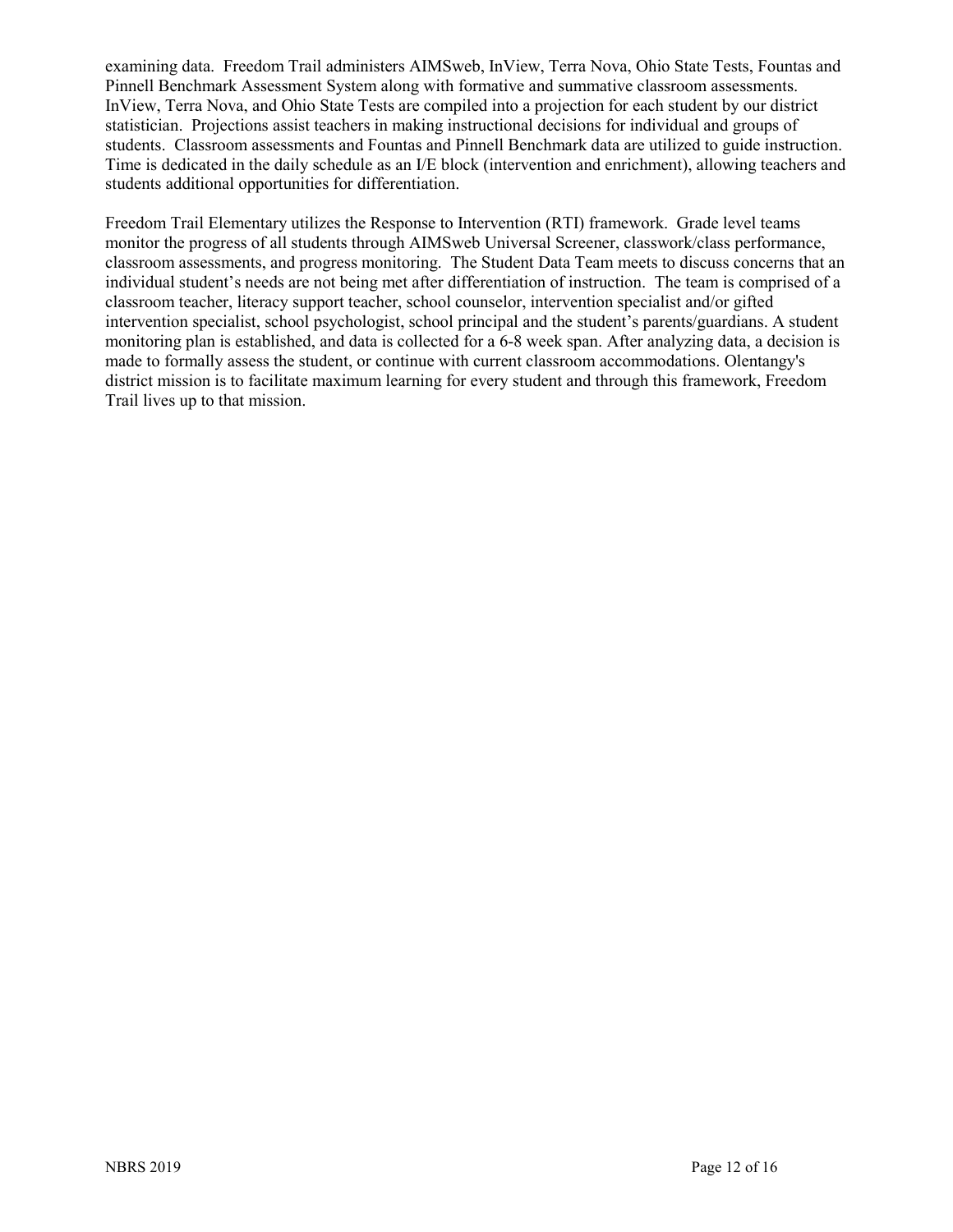# **1. School Climate/Culture:**

Freedom Trail Elementary strives to create a positive culture where students and teachers honor high academic expectations and promote leadership, kindness, and a safe learning environment. Students are encouraged to cultivate a growth mindset as they persevere through challenges to become a more reflective learner. As a school community, we recite the Freedom Trail pledge, focusing on developing character traits and values, including being Truthful, Responsible, Accountable, Industrious, and a Leader. These traits are reinforced during classroom discussions and guidance lessons; students are honored and recognized at a monthly celebration. In addition, students are provided an opportunity to belong to something that matters to them, such as diversity book club, art club, running club, gardening club, or a student-led math club. Social and emotional growth is also attended to with interactions between students of different grade levels as they develop buddy relationships. During school parties, students often participate in service projects benefiting Children's Hospital, Down Syndrome Association, and Autism Awareness groups. Following a 5th grade book study of A Long Walk to Water written by Linda Sue Park, all students participate in "A Drop for Hope", a student-directed initiative, raising money and an awareness of the water crisis in South Sudan. This ongoing global project has funded multiple wells, the provision of hygiene items, and education opportunities for villages in need.

Freedom Trail encourages strong relationships both professionally and personally. Professionally, at staff meetings, teachers work in both grade level and vertical teams. Vertical teams allow for cross grade level collaboration and celebrations as student progress is shared. Grade level team meetings afford the opportunity to collaborate on student data and lesson design; the insight of support staff is elicited and valued. Teachers participate in professional book clubs to encourage reflection and promote growth in pedagogy. Staff members support and encourage each other personally. Throughout the school year, teachers participate in yoga, books clubs, exercise classes, potluck lunches, breakfast coffee chats and postschool field trips. Significant life events are celebrated at staff and team meetings and a support system is established to assist a staff member in need. Freedom Trail Elementary School strives to create a safe learning environment that enables teachers and students to mutualistically support each other and thrive.

#### **2. Engaging Families and Community:**

Freedom Trail welcomes community members and parents. Freedom Trail has a strong relationship with our Parent Teacher Organization (PTO) and many area businesses. The Freedom Trail Elementary Parent Teacher Organization's mission is to enhance the educational opportunities for our students and to promote positive community spirit among students, families, and staff. PTO unites families before the first day of school with a Back to School Food Truck Festival. The parking lot is transformed into a festival for community engagement and fun. Local businesses offer free services for our families, musical acts, food trucks, and inflatables for students to enjoy. The PTO also hosts a Bingo Night and Ice Cream Social. These events allow families and staff to engage in a social setting, strengthening relationships and establishing connections.

Grade levels strive to create experiences in which parents can engage with students at school. Open house and curriculum night are held in August to inform parents about the academic content of the coming year. This also provides an opportunity for parents to engage with their child's teacher. Kindergarten and First Grade parents are encouraged to be "Mystery Readers." Second grade parents are welcomed to share an experiment during Science Week. Science week is a week long exploration of scientific topics including investigations and experiments. Third grade students participate in a study of pioneer life culminating in Pioneer Day. Parents lead activities engaging students in the life of a pioneer. The fourth grade class participates in a biographical study of famous Ohioans, presenting their findings at an "Ohio Fair." During this time, students take on the personae of their historical figure. Musical performances are a highlight of the year for many families; grade level performances are well attended. Over the summer, the community garden's plethora of produce is enjoyed by many families. Two families per week sign-up and often collaborate to make sure vegetables are watered and weeded throughout the growing season.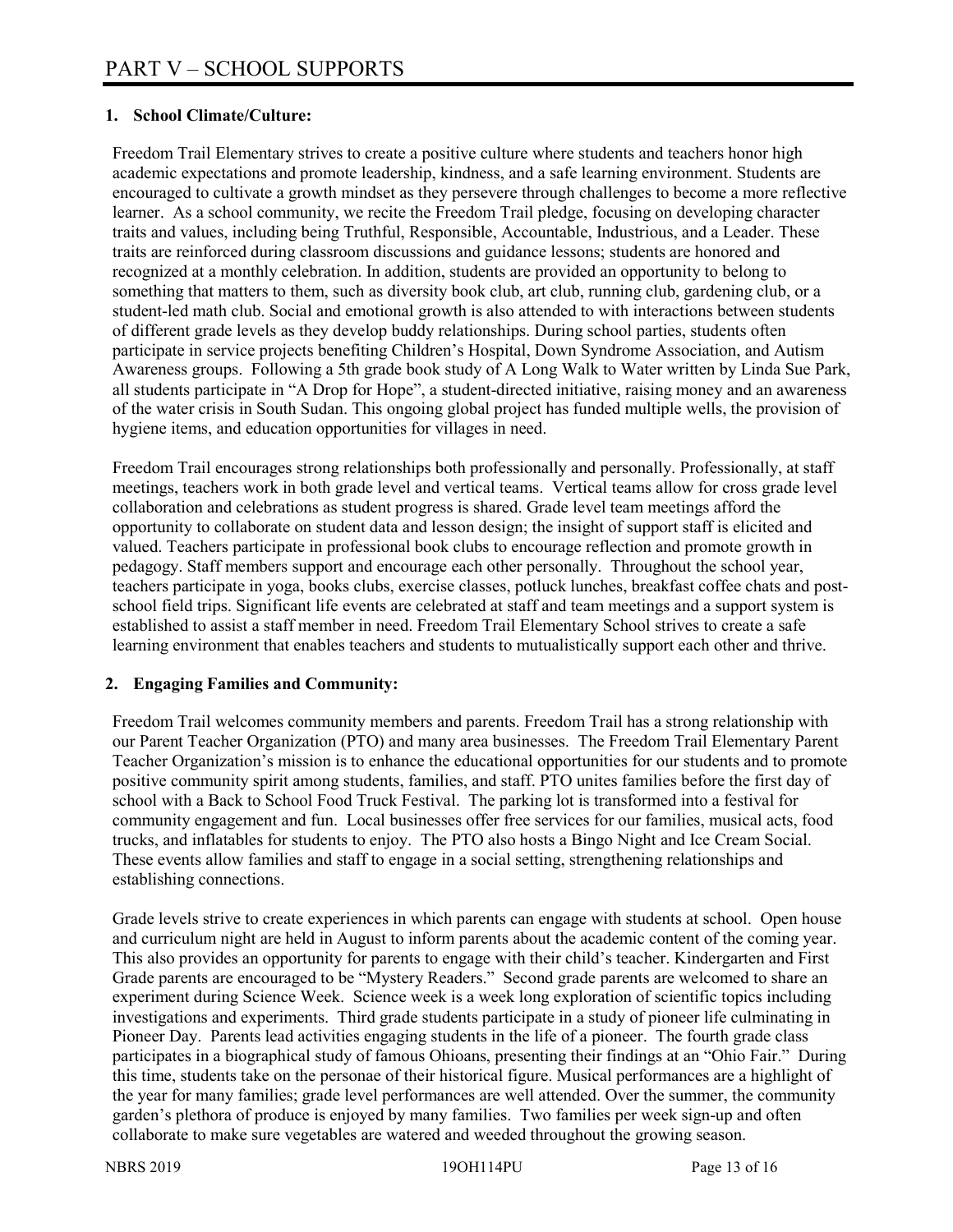# **3. Professional Development:**

This year, Freedom Trail's professional development has been aligned to the district focus of building relationships and the understanding that positive relationships set the stage for meaningful work. District professional development meetings occur at various times throughout the school year. These meetings are designed to support district and building Continuous Improvement Plans (CIP) and staff professional growth plans. Teacher-led professional development and opportunities for staff to connect and learn from each other are provided. Meetings are organized and presented by members of the Building Leadership Team (BLT) in collaboration with building and district administrators. Our Building Leadership Team is comprised of six members from various areas and grade levels who collaborate bi-weekly to bring the most meaningful professional development topics to our staff. BLT members are also responsible for leading committees related to curriculum, building culture, staff wellness, and professional development. The purpose of these committees is to provide a forum for teachers to work across grade levels to address building, staff, and student needs. This distributive approach to professional development has a positive impact on teachers and administrators which helps to support student academic achievement.

In addition to members of the BLT, other staff members engage in leadership roles to provide teacher development. All teachers, including literacy support and English Language Learning instructors (ELL), have volunteered to take part in professional development provided by our gifted intervention specialist. The focus of this training is to add depth and complexity into units and lessons being utilized in classrooms; these activities challenge all students. With the guidance of the gifted intervention specialist, teachers are developing enriched instructional strategies to enhance curriculum and instruction.

Job-embedded professional development to improve literacy instruction is provided by our literacy support specialist. Monthly staff meetings focus on the Five Pillars of Literacy. These critical components were identified by the National Reading Panel as essential for literacy instruction. This highly interactive training provides real strategies which can easily and immediately be implemented in classrooms. A variety of articles and online discussions are available to continue exploration and implementation of the Five Pillars of Literacy.

Administrators are active participants throughout the professional development journey. Weekly team and staff meetings afford the opportunity for continued collaboration with administration and vertical teams. Walk-throughs and formal evaluations are utilized to ensure quality classroom practices and reflection.

# **4. School Leadership:**

Leadership at Freedom Trail Elementary is shared through a team approach. The Building Leadership Team (BLT) is a shared decision making team comprised of teachers and the principal. The main purpose of the team is to foster teacher leadership in order to ensure the focus of the building is on student achievement. Each spring, teachers can apply to become a member of the BLT for the following school year. Positions are not supervisory in nature, nor do they represent a particular grade level. The representatives are master teachers and trusted staff members, charged to represent what is best for students and the needs of all stakeholders. BLT meets bi-weekly or more when necessary. Meetings include decisions about programming, professional development, resource allocation and committee updates.

The main responsibilities of the BLT include facilitating professional development and building committees. BLT members attend district meetings throughout the school year to learn the focus of professional development. Adult learning strategies are modeled along with high quality research based content. The BLT reflects on this learning and creates professional development that is specific to the needs of teachers and students. There are a variety of building level committees, including curriculum, school community, wellness, technology, and diversity. Committees are facilitated by BLT members; teachers volunteer to participate in the committee of their choice. Committee responsibilities include author visits, implementing classroom yoga, planning Freedom Trail Award assemblies, professional book clubs, and diversity book clubs for students.

NBRS 2019 Page 14 of 16 Continuing with the team approach, each grade level meets weekly with the principal and support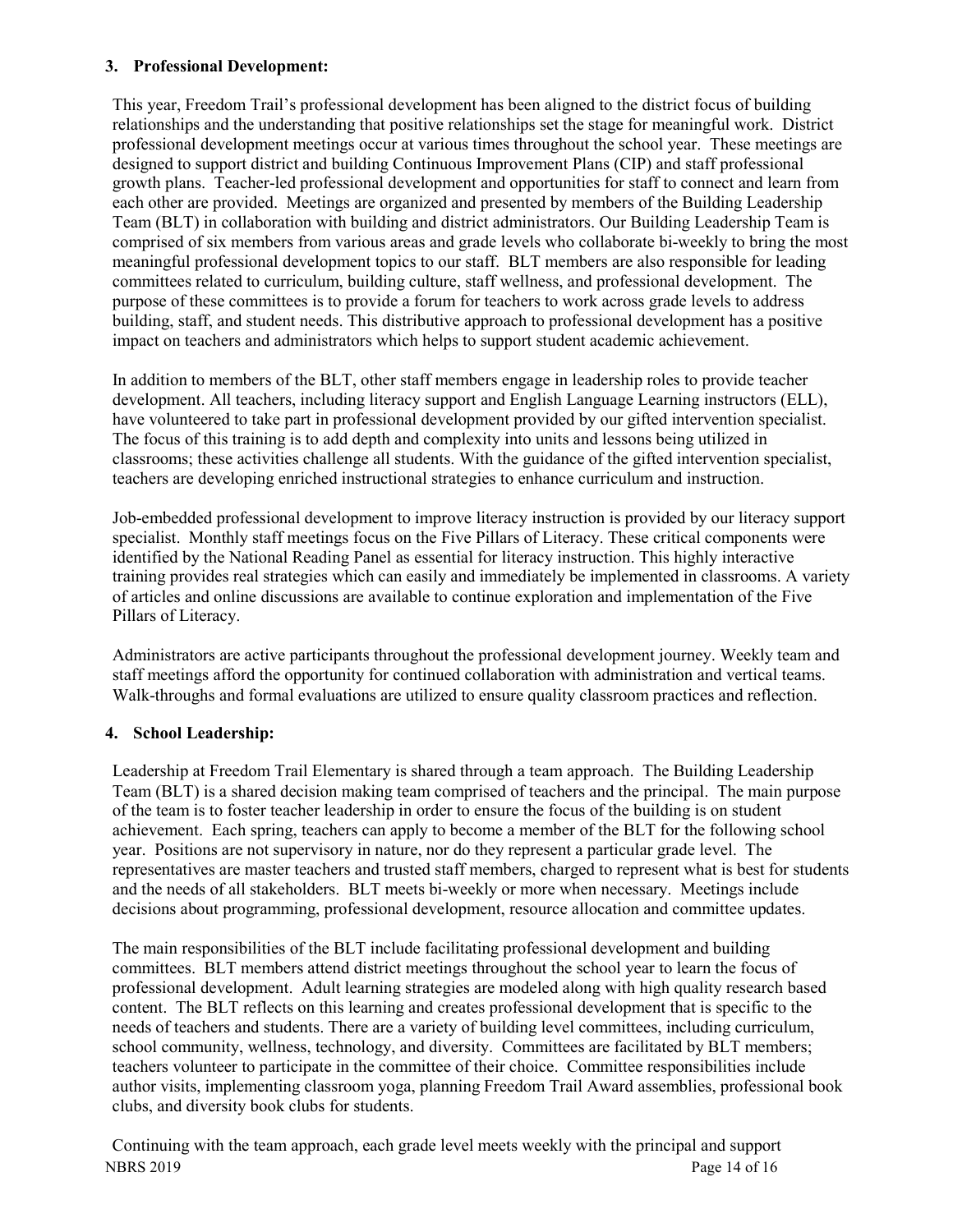personnel in attendance. Meetings are dedicated to planning for differentiation, allocating resources and professional development. Grade level teams plan the weekly agenda through a Google Doc. In addition, gifted and literacy specialist provide job embedded professional development. A shared vision for student achievement is the goal.